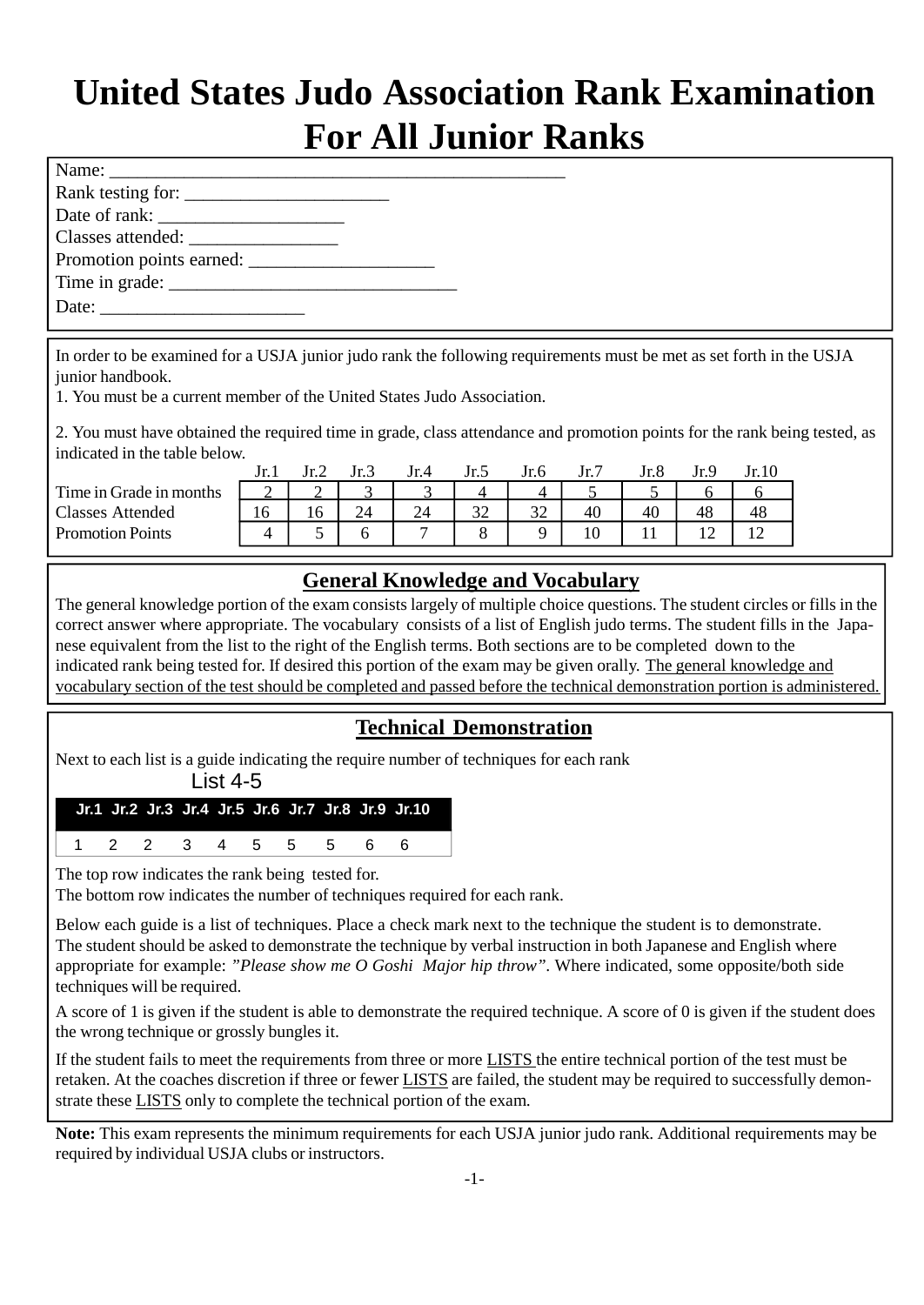| <b>General Information</b>                                                                                                                                                                                                                                                                      |  |  |  |  |  |  |
|-------------------------------------------------------------------------------------------------------------------------------------------------------------------------------------------------------------------------------------------------------------------------------------------------|--|--|--|--|--|--|
| Instructions: Circle or fill in the correct answers.                                                                                                                                                                                                                                            |  |  |  |  |  |  |
| 1. What is the name of your Judo organization?<br>United States Judo Association<br>United States Judo Federation<br>International Judo Federation                                                                                                                                              |  |  |  |  |  |  |
| 2. Who was the founder of Judo?<br>Nagaoka<br>Mifune<br>Jigoro Kano<br>Kotani                                                                                                                                                                                                                   |  |  |  |  |  |  |
| 3. What is the name of the school he founded?<br>Epizoundes<br>Shudokan<br>Kodokan<br>Budokan                                                                                                                                                                                                   |  |  |  |  |  |  |
| 4. What is the date of the founding of Judo?<br>1881<br>1882<br>1910<br>1886                                                                                                                                                                                                                    |  |  |  |  |  |  |
| <b>Junior First stop here</b>                                                                                                                                                                                                                                                                   |  |  |  |  |  |  |
| 5. What are the two principals of Kodokan Judo as defined by Dr. Kano?<br>a. Maximum efficiency - Seiryoku Zenyo<br>b. Mutual benefit & welfare - Jita Kyoei<br>c. Win at any cost.<br>d. Never admit defeat                                                                                    |  |  |  |  |  |  |
| 6. How long have unarmed combat martial arts been practiced in Japan?<br>600-1000 years<br>500 to 800 years<br>600 to 1500 years                                                                                                                                                                |  |  |  |  |  |  |
| 7. What was unarmed combat called in Japan before Judo?<br>Jujitsu<br>Kungfu<br>Karate<br><b>Boxing</b>                                                                                                                                                                                         |  |  |  |  |  |  |
| 8. How many degrees are there currently in the USJA junior rank system?<br>eight<br>five<br>six<br>ten                                                                                                                                                                                          |  |  |  |  |  |  |
| 9. List the five USJA junior judo belt colors in order by color. (do not list white)                                                                                                                                                                                                            |  |  |  |  |  |  |
| <b>Junior Second stop here</b>                                                                                                                                                                                                                                                                  |  |  |  |  |  |  |
| 10. Name the Japanese equivalent of the three parts of a Judo throw.<br>a. Balance<br>Kuzushi<br>Tsukuri<br>Kake<br>Anza<br>Kake<br>Entry<br>Kuzushi<br>Tsukuri<br>Anza<br>b.<br>Execution<br>Kuzushi<br>Tsukuri<br>Kake<br>Anza<br>c.<br>11. Count to ten in Japanese. (May be done verbally.) |  |  |  |  |  |  |
|                                                                                                                                                                                                                                                                                                 |  |  |  |  |  |  |
| 12. Give a verbal explanation of the principal of maximum efficiency.<br>13. Give a verbal explanation of the principal of mutual benefit and welfare.                                                                                                                                          |  |  |  |  |  |  |
| Junior Third stop here                                                                                                                                                                                                                                                                          |  |  |  |  |  |  |
|                                                                                                                                                                                                                                                                                                 |  |  |  |  |  |  |

Г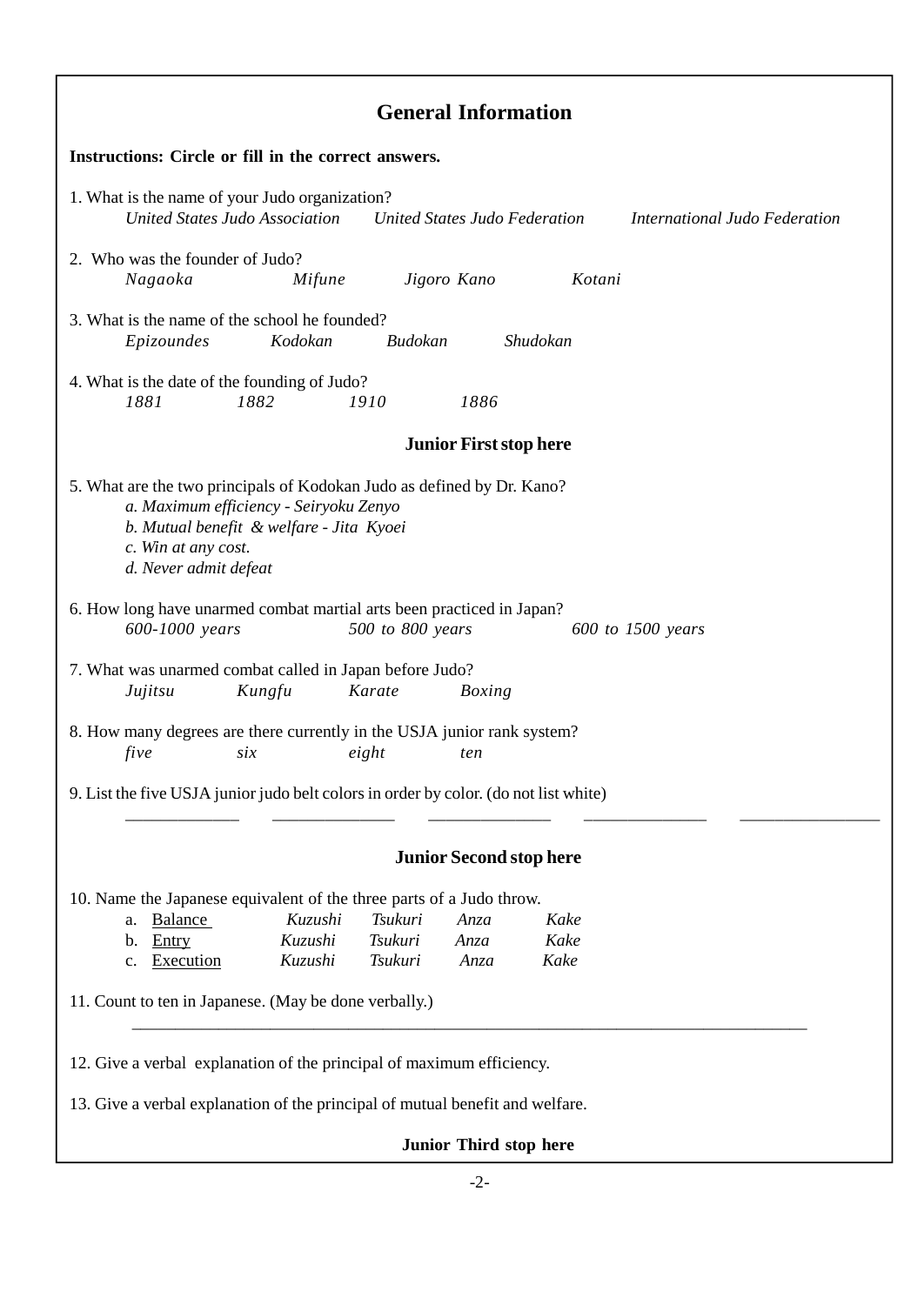| <b>General Information</b>                                                                                                                                                                                                                                       |
|------------------------------------------------------------------------------------------------------------------------------------------------------------------------------------------------------------------------------------------------------------------|
| 14. Name the two divisions of sacrifice techniques in English and Japanese.<br>a. Back falling sacrifice techniques Ma Sutemi Waza Yoko sutemi waza Kesa setemi waza<br>b. Side falling sacrifice techniques Ma sutemi Waza Yoko sutemi waza<br>Kesa sutemi waza |
| 15. Name the three parts of unarmed combat in Japanese.<br>a. Throwing Katame waza Atemi waza<br>Goshi waza<br>Nage waza<br>b. Grappling Katame waza Atemi waza<br>Nage waza<br>Goshi waza<br>c. Striking Katame waza Atemi waza<br>Nage waza<br>Goshi waza      |
| 16. Fill in the English for the three divisions of mat techniques.<br>Shime Waza<br>Kansetsu Waza                                                                                                                                                                |
| <b>Junior Fourth stop here</b>                                                                                                                                                                                                                                   |
| 17. What is Kata?<br>b. a throw c. a hold down<br>a. a dance<br>d. a formal prearranged practice routine                                                                                                                                                         |
| 18. How many Kata are there in Kodokan Judo?<br>b.12<br>d.9<br>a. 10<br>c.7                                                                                                                                                                                      |
| 19. Which Kata is considered most useful for learning throwing techniques?                                                                                                                                                                                       |
| 20. Which Kata is considered most useful for learning grappling techniques?                                                                                                                                                                                      |
| <b>Junior Fifth stop here</b>                                                                                                                                                                                                                                    |
| 21. What is the ultimate goal of judo as defined by Dr. Kano?<br>a. To win at any cost<br>b. To become a great judo player<br>c. The harmonious development and eventual perfection of human character                                                           |
| 22. What are Kyu ranks in Judo?<br>a. Student ranks below black belt<br>b. Judo ranks for junior players<br>c. Black belt ranks                                                                                                                                  |
| 23. Name the six kyu ranks and color belts from highest to lowest senior rank. (do not list white)                                                                                                                                                               |
|                                                                                                                                                                                                                                                                  |
|                                                                                                                                                                                                                                                                  |
| <b>Junior Sixth stop here</b>                                                                                                                                                                                                                                    |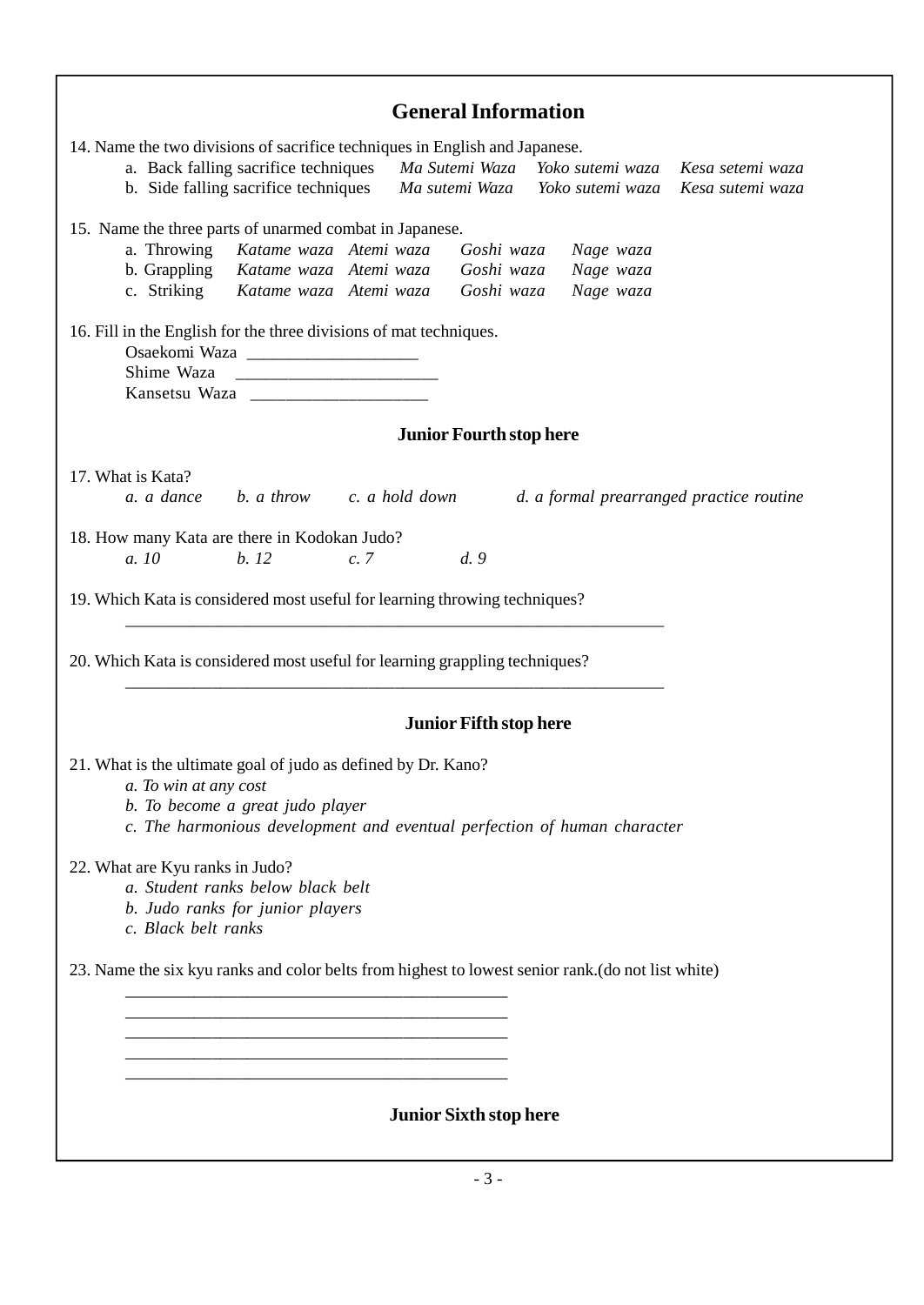|                                                                        | <b>General Information</b>                                                                                           |
|------------------------------------------------------------------------|----------------------------------------------------------------------------------------------------------------------|
| 24. Name the ten black belt ranks in order.                            |                                                                                                                      |
|                                                                        |                                                                                                                      |
|                                                                        |                                                                                                                      |
|                                                                        | 8.                                                                                                                   |
|                                                                        | $9.$                                                                                                                 |
| 5. ________________________                                            |                                                                                                                      |
|                                                                        |                                                                                                                      |
| 25. Name the three black belt ranks that are considered student ranks. |                                                                                                                      |
|                                                                        |                                                                                                                      |
|                                                                        |                                                                                                                      |
|                                                                        |                                                                                                                      |
|                                                                        | 26. What other colored belts are black belt holders entitled to wear in the USJA Senior Rank System?                 |
| 1st Degree                                                             |                                                                                                                      |
| 2nd Degree                                                             |                                                                                                                      |
| 3rd Degree                                                             |                                                                                                                      |
| 4th Degree                                                             | <u> 1980 - Johann John Stone, mars eta bat eta bat eta bat eta bat ez erroman ez erroman ez erroman ez erroman e</u> |
| 5th Degree                                                             |                                                                                                                      |
| 6th Degree                                                             |                                                                                                                      |
| 7th Degree                                                             |                                                                                                                      |
| 8th Degree                                                             |                                                                                                                      |
| 9th Degree                                                             | <u> 1989 - Johann John Stoff, deutscher Stoffen und der Stoffen und der Stoffen und der Stoffen und der Stoffen</u>  |
| 10th Degree                                                            |                                                                                                                      |
|                                                                        |                                                                                                                      |
|                                                                        | <b>Junior Seventh stop here</b>                                                                                      |
|                                                                        | 27. Name three of the ten men who attained tenth degree black belt while they were still alive.                      |
|                                                                        |                                                                                                                      |
|                                                                        |                                                                                                                      |
|                                                                        |                                                                                                                      |
|                                                                        | <b>Junior Eighth stop here</b>                                                                                       |
| 28. List the English for the nine kata of Kodokan                      |                                                                                                                      |
| 1. Nage No Kata                                                        | Forms of                                                                                                             |
| 2. Katame No Kata                                                      | Forms of                                                                                                             |
| 3. Ju No Kata                                                          | Forms of<br>_____________________                                                                                    |
| 4. Goshinjitsu No Kata                                                 | Forms of                                                                                                             |
| 5. Kime No Kata                                                        | Forms of                                                                                                             |
| 6. Joshi Goshinho                                                      | Formsof<br>______________________________                                                                            |
| 7. Itsutsu No Kata                                                     | Forms of<br>_____________________________                                                                            |
| 8. Koshiki No Kata                                                     | Forms of<br>________________________                                                                                 |
| 9. Seiryoku-Zen-yo Kokuimin Taiiku                                     |                                                                                                                      |
|                                                                        | <b>Junior Ninth stop here</b>                                                                                        |
| 29. What year was judo first introduced into the summer Olympic games? |                                                                                                                      |
|                                                                        |                                                                                                                      |
| 30. Who were the four men on the first U.S. Olympic judo team?         |                                                                                                                      |
|                                                                        | 31. Which American was the first to win an Olympic medal in judo and what place did he win?                          |
|                                                                        |                                                                                                                      |
|                                                                        | Junior Tenth stop here: End of general information portion of exam.                                                  |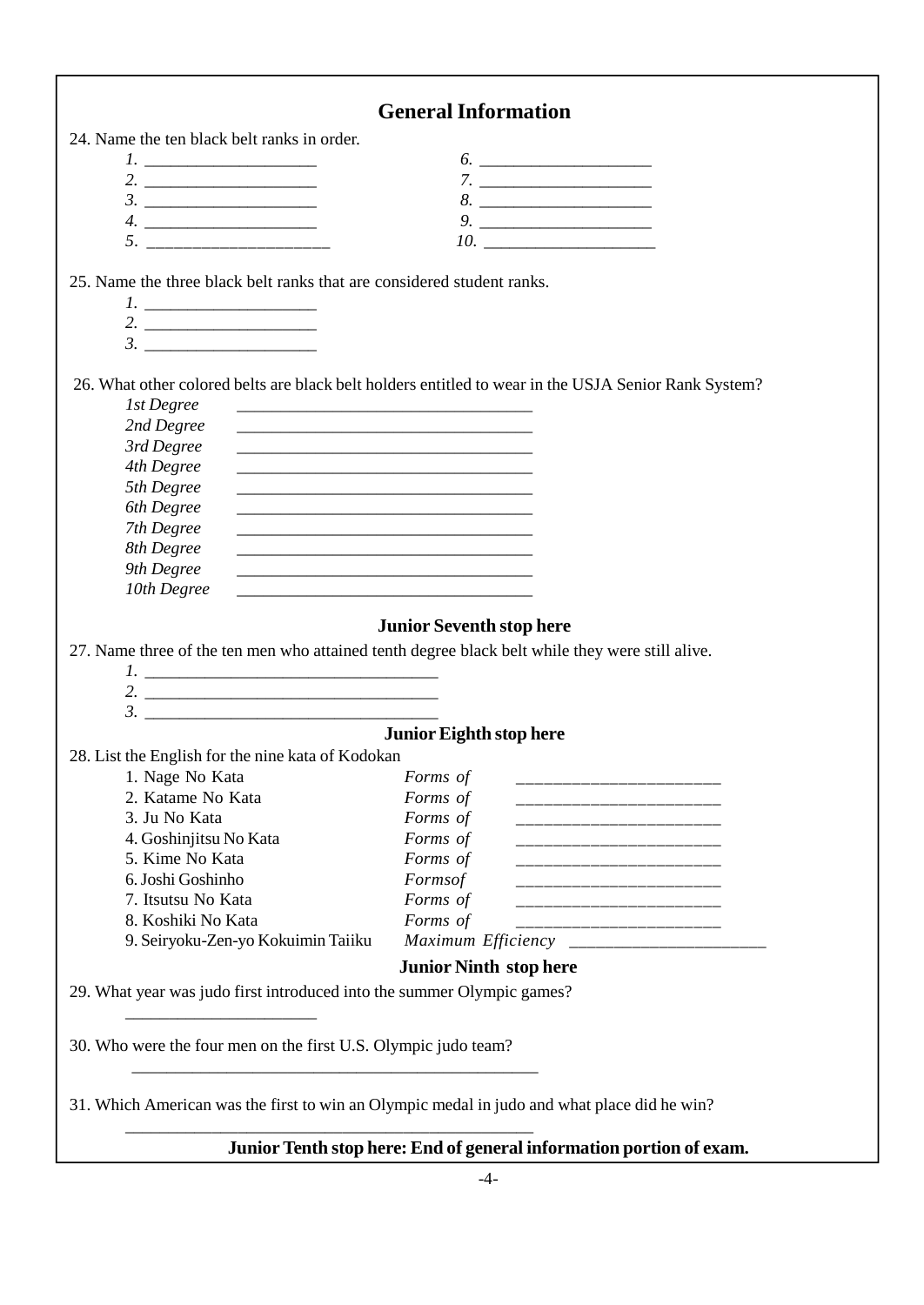# **Judo Vocabulary**

 *Directions: Fill in the Japanese equivalent for the following English terms from the list to the right.*

| 1. Teacher $\qquad$                                                                                                                                                       | Randori                 |
|---------------------------------------------------------------------------------------------------------------------------------------------------------------------------|-------------------------|
| 2. Sitting on knees $\frac{1}{2}$                                                                                                                                         | Seiza                   |
| 3. Sitting crossed legged                                                                                                                                                 | Tori                    |
|                                                                                                                                                                           | Uchi Komi               |
|                                                                                                                                                                           | Kiyotsuke!              |
|                                                                                                                                                                           | Anza                    |
|                                                                                                                                                                           | Rei!                    |
| 8. Repetition attack practice without throwing, done with a partner ________________________________                                                                      | Kuzushi                 |
|                                                                                                                                                                           | Uke                     |
|                                                                                                                                                                           | Ukemi                   |
|                                                                                                                                                                           | Hajime!                 |
|                                                                                                                                                                           | Matte!                  |
| 13. I surrender! $\sqrt{\frac{2}{1-\frac{1}{2}} \cdot \frac{1}{2-\frac{1}{2}} \cdot \frac{1}{2-\frac{1}{2}} \cdot \frac{1}{2-\frac{1}{2}} \cdot \frac{1}{2-\frac{1}{2}}}$ | Maitta!                 |
|                                                                                                                                                                           | Sensei                  |
|                                                                                                                                                                           |                         |
| <b>Junior First stop here</b>                                                                                                                                             |                         |
|                                                                                                                                                                           | Kesa-gatame             |
|                                                                                                                                                                           | Waza Ari!               |
|                                                                                                                                                                           | Kuzure-kesa-gatame      |
|                                                                                                                                                                           | Koshi or Goshi          |
|                                                                                                                                                                           | Dan                     |
|                                                                                                                                                                           | Soto                    |
|                                                                                                                                                                           | Ippon!                  |
|                                                                                                                                                                           | $\overline{O}$          |
|                                                                                                                                                                           | Kesa                    |
|                                                                                                                                                                           | Gatame                  |
|                                                                                                                                                                           | Shodan                  |
|                                                                                                                                                                           | Kuzure                  |
|                                                                                                                                                                           | $O$ -goshi              |
|                                                                                                                                                                           |                         |
| <b>Junior Second stop here</b>                                                                                                                                            |                         |
| 29. A full point by adding two waza-ari scores __________________________________                                                                                         | Koshi-guruma            |
|                                                                                                                                                                           | Gari                    |
|                                                                                                                                                                           | Nidan                   |
|                                                                                                                                                                           | Koka!                   |
| 33. Don't move! (referee's call)                                                                                                                                          | Yoshi!                  |
|                                                                                                                                                                           | Sono mama!              |
| 35. Note! (referee's call for slight penalty) __________________________________                                                                                          | Ko                      |
|                                                                                                                                                                           | Uchi                    |
|                                                                                                                                                                           | Kouchi-gari             |
| 38. Inside                                                                                                                                                                | Koshi Waza              |
|                                                                                                                                                                           | Yuko!                   |
|                                                                                                                                                                           | Sore made!              |
|                                                                                                                                                                           | Guruma                  |
|                                                                                                                                                                           | Shido!                  |
|                                                                                                                                                                           | Waza-ari Awasete Ippon! |
| <b>Junior Third stop here</b>                                                                                                                                             |                         |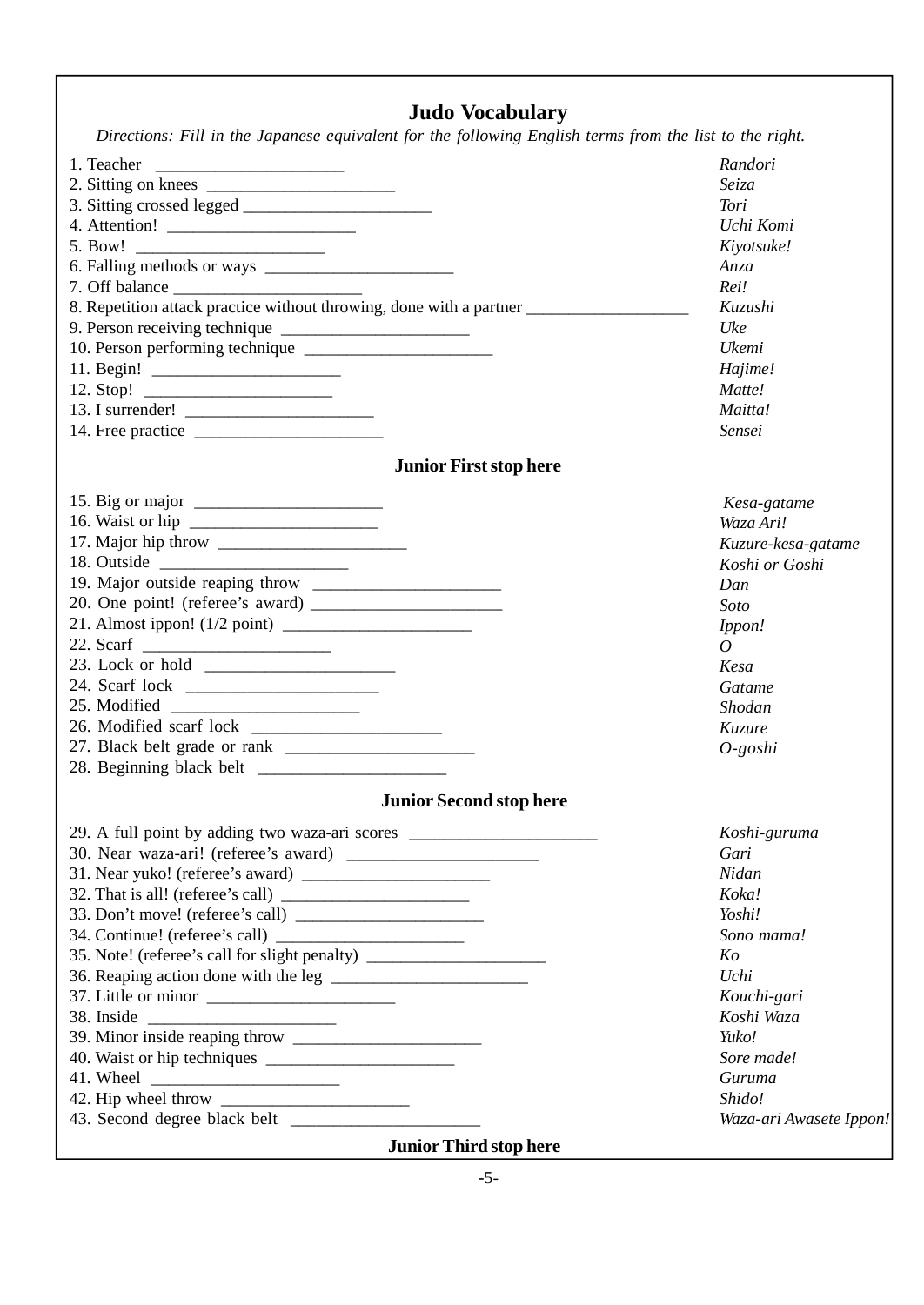### **Judo Vocabulary**

| 44. Caution!(referee's call for moderate penalty) ______________________________ |  |
|----------------------------------------------------------------------------------|--|
| 45. Warning! (referee's call for severe penalty) _______________________________ |  |
|                                                                                  |  |
|                                                                                  |  |
|                                                                                  |  |
|                                                                                  |  |
|                                                                                  |  |
|                                                                                  |  |
| 52. Holddown! (referee's call)                                                   |  |
|                                                                                  |  |
|                                                                                  |  |
|                                                                                  |  |
|                                                                                  |  |
|                                                                                  |  |

#### **Junior Forth stop here**

| 65. Grappling techniques                    |
|---------------------------------------------|
| 66. Loss by rule violation (referee's call) |
|                                             |
|                                             |
|                                             |
|                                             |
|                                             |

#### **Junior Fifth stop here**

| 72. Body             |
|----------------------|
| 73. To drop          |
|                      |
|                      |
|                      |
|                      |
| 78. Reverse          |
|                      |
|                      |
|                      |
|                      |
| 83. Half Cross Choke |
|                      |

84. Fifth Degree Black Belt

**Junior Sixth stop here**

*Toketa Kami Shiho-gatame Kuzure Kami Shiho-gatame Yoko Shiho-gatame Chui Kuzure Yoko Shiho-gatame Osae-komi! Keikoku Harai or Barai Harai-goshi Tate Shiho-gatame Sandan Kata-gatame*

*Yodan Katame Waza Judogi Te Waza Waza Obi Sode Ashi Waza Nage Te Osae-komi Waza Hansoku Make Ashi*

*Nage Waza*

*Eri Tai Otoshi Tai-otoshi Shime or Jime Shime Waza Nami Gyaku Juji Kansetsu Waza Juji gatame Nami Juji-jime Kata Juji-jime Godan*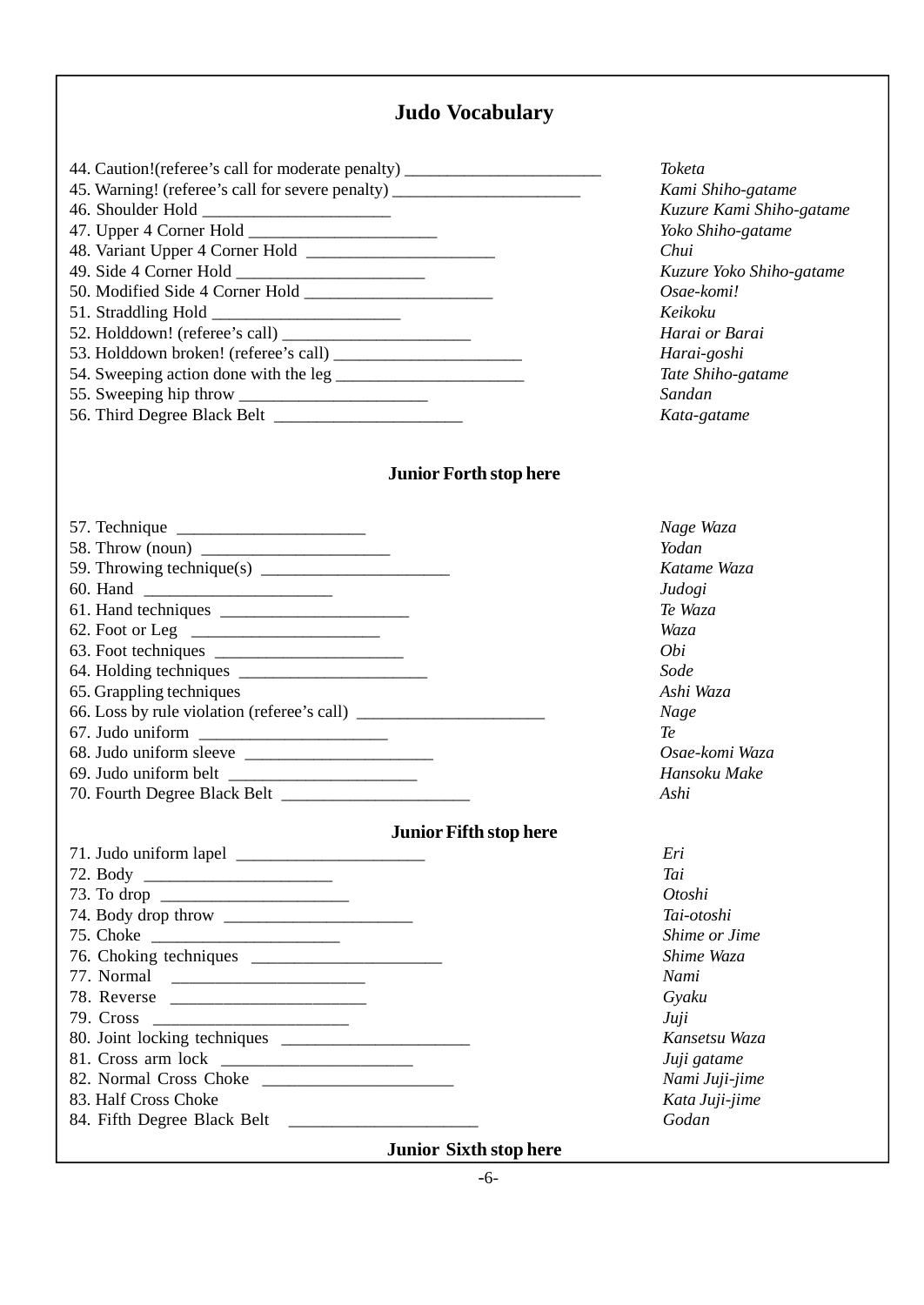| <b>Judo Vocabuary</b>                                                                     | Shimmeisho no Waza |
|-------------------------------------------------------------------------------------------|--------------------|
| 86. Knee                                                                                  | Yoko Sutemi Waza   |
|                                                                                           | Gokyo No Waza      |
| 88. Sacrifice                                                                             | Gyaku Juji-jime    |
|                                                                                           | Yoko               |
| 90. Throwing techniques done by falling on one's back or side __________________          | Yoko Shiho-gatame  |
|                                                                                           | Rokudan            |
|                                                                                           | Kumi Kata          |
|                                                                                           | Sutemi             |
|                                                                                           | Hiza               |
|                                                                                           |                    |
| 95. Five stages of throwing techniques, the basic syllabus of Kodokan Judo<br>Hiza-guruma |                    |
| 96. Newly certified throwing techniques of Kodokan Judo ________________________          | Sutemi Waza        |
|                                                                                           | Shiho              |
|                                                                                           | Kaeshi Waza        |
| <b>Junior Seventh stop here</b>                                                           |                    |
|                                                                                           | Shichidan          |
|                                                                                           | Garami             |
| 101. Naked choke                                                                          | Fusegi             |
|                                                                                           | Judoka             |
| 103. Rear, behind (as in throwing and pinning) __________________________________         | Hairi Kata         |
|                                                                                           | Uki                |
|                                                                                           | Dojo               |
| 106. Judo practitioner or player                                                          | Kata Ha-jime       |
| 107. Arm                                                                                  | Ude                |
|                                                                                           | Okuri Eri-jime     |
|                                                                                           | Shiai              |
| 110. Side of the dojo or tournament mat where high ranking black belts sit                | Joseki             |
| 111. To float or floating                                                                 | <b>Ushiro</b>      |
|                                                                                           | Hadaka-jime        |
|                                                                                           |                    |
| Junior Eighth stop here                                                                   |                    |
|                                                                                           | Hachidan           |
| 114. Pull                                                                                 | Ura-nage           |
| 115. Lift pull hip throw                                                                  | Tokui Waza         |
|                                                                                           | Zarei              |
|                                                                                           | <b>Tsuri</b>       |
|                                                                                           | Uki Goshi          |
|                                                                                           | Kosoto-gake        |
|                                                                                           | Gake or Kake       |
|                                                                                           | Komi               |
| 122. Both hands                                                                           |                    |
|                                                                                           | Tsurikomi-goshi    |
|                                                                                           | Ritsurei           |
|                                                                                           | Morote             |
|                                                                                           | Ura                |
|                                                                                           | Morote Gari        |
| <b>Junior Ninth stop here</b>                                                             |                    |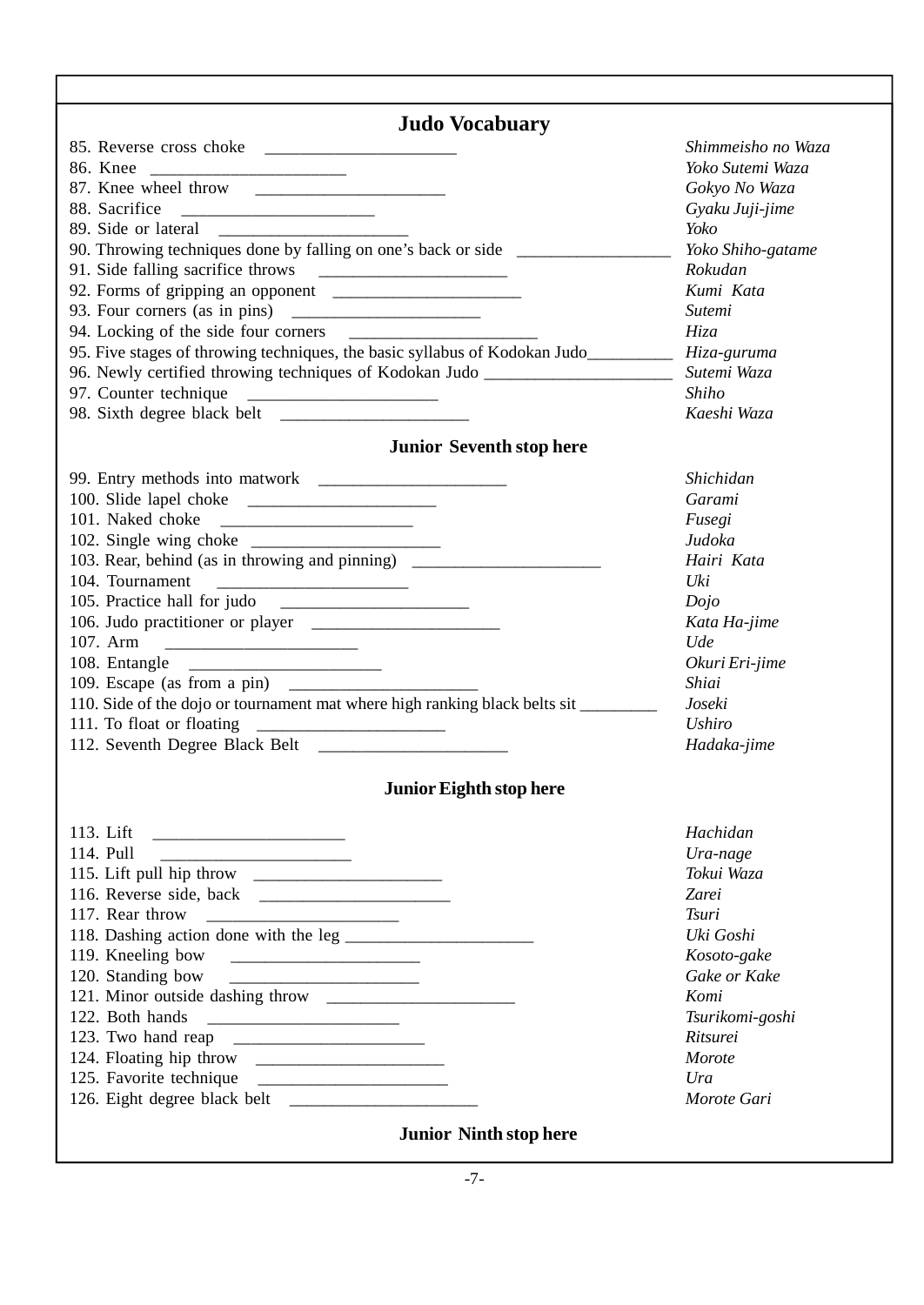|                                                                                                 |                       | <b>Judo Vocabulary</b>                                                                                                                                                                                                                      |                                                                                                                                                                                                    |
|-------------------------------------------------------------------------------------------------|-----------------------|---------------------------------------------------------------------------------------------------------------------------------------------------------------------------------------------------------------------------------------------|----------------------------------------------------------------------------------------------------------------------------------------------------------------------------------------------------|
| 129. Instantaneous promotion<br>131. Formal form of holding<br>134. Martial arts<br>137. Circle |                       | <u> Alexandria de la construcción de la construcción de la construcción de la construcción de la construcción de l</u><br>136. Alternate throwing practice, done with a partner __________________________<br><b>Junior Tenth stop here</b> | Judan<br><b>Bushido</b><br>Tai Sabaki<br><b>Budo</b><br>Sukashi<br><b>Batsugun</b><br>Katame No Kata<br>Kiai<br>Tomoe Nage<br>Sute Geiko<br><b>Tomoe</b><br>Kudan<br>Nage No Kata<br><b>Tatami</b> |
| Instructions for the Examiner:                                                                  |                       |                                                                                                                                                                                                                                             | Each correct answer counts as one point. Add the correct answers from both the general information and vo-                                                                                         |
|                                                                                                 |                       |                                                                                                                                                                                                                                             | cabulary section of the test. This represents the Student's Total Score. Record the student, stotal score in the                                                                                   |
| section below.                                                                                  | <b>Required score</b> | <b>Recorded total score</b>                                                                                                                                                                                                                 |                                                                                                                                                                                                    |
| Junior first degree                                                                             | 13                    |                                                                                                                                                                                                                                             |                                                                                                                                                                                                    |
| Junior second degree                                                                            | 27                    | ________                                                                                                                                                                                                                                    |                                                                                                                                                                                                    |
| Junior third degree                                                                             | 42                    |                                                                                                                                                                                                                                             |                                                                                                                                                                                                    |
| Junior fourth degree                                                                            | 54                    | __________                                                                                                                                                                                                                                  |                                                                                                                                                                                                    |
| Junior fifth degree                                                                             | 67                    |                                                                                                                                                                                                                                             |                                                                                                                                                                                                    |
| Junior sixth degree                                                                             | 81                    |                                                                                                                                                                                                                                             |                                                                                                                                                                                                    |
| Junior seventh degree                                                                           | 94                    |                                                                                                                                                                                                                                             |                                                                                                                                                                                                    |
| Junior eighth degree                                                                            | 105                   |                                                                                                                                                                                                                                             |                                                                                                                                                                                                    |
| Junior ninth degree                                                                             | 117                   |                                                                                                                                                                                                                                             |                                                                                                                                                                                                    |
| Junior tenth degree                                                                             | 129                   |                                                                                                                                                                                                                                             |                                                                                                                                                                                                    |

*To be filled in by the examiner:*

I certify that \_\_\_\_\_\_\_\_\_\_\_\_\_\_\_\_\_\_\_\_\_\_\_\_\_\_\_\_\_\_\_\_\_\_\_ has achieved the required score on the General Information and Vocabulary portion to be considered for the rank of \_\_\_\_\_\_\_\_\_\_\_\_ degree and is now eligible to complete the Technical Demonstration portion of the USJA rank examination.

Signature of Examiner Rank of Examiner Date

\_\_\_\_\_\_\_\_\_\_\_\_\_\_\_\_\_\_\_\_\_\_ \_\_\_\_\_\_\_\_\_\_\_\_\_\_\_\_\_\_\_\_\_\_\_\_\_\_\_\_\_\_\_\_\_\_\_\_\_ \_\_\_\_\_\_\_\_\_\_\_\_\_\_\_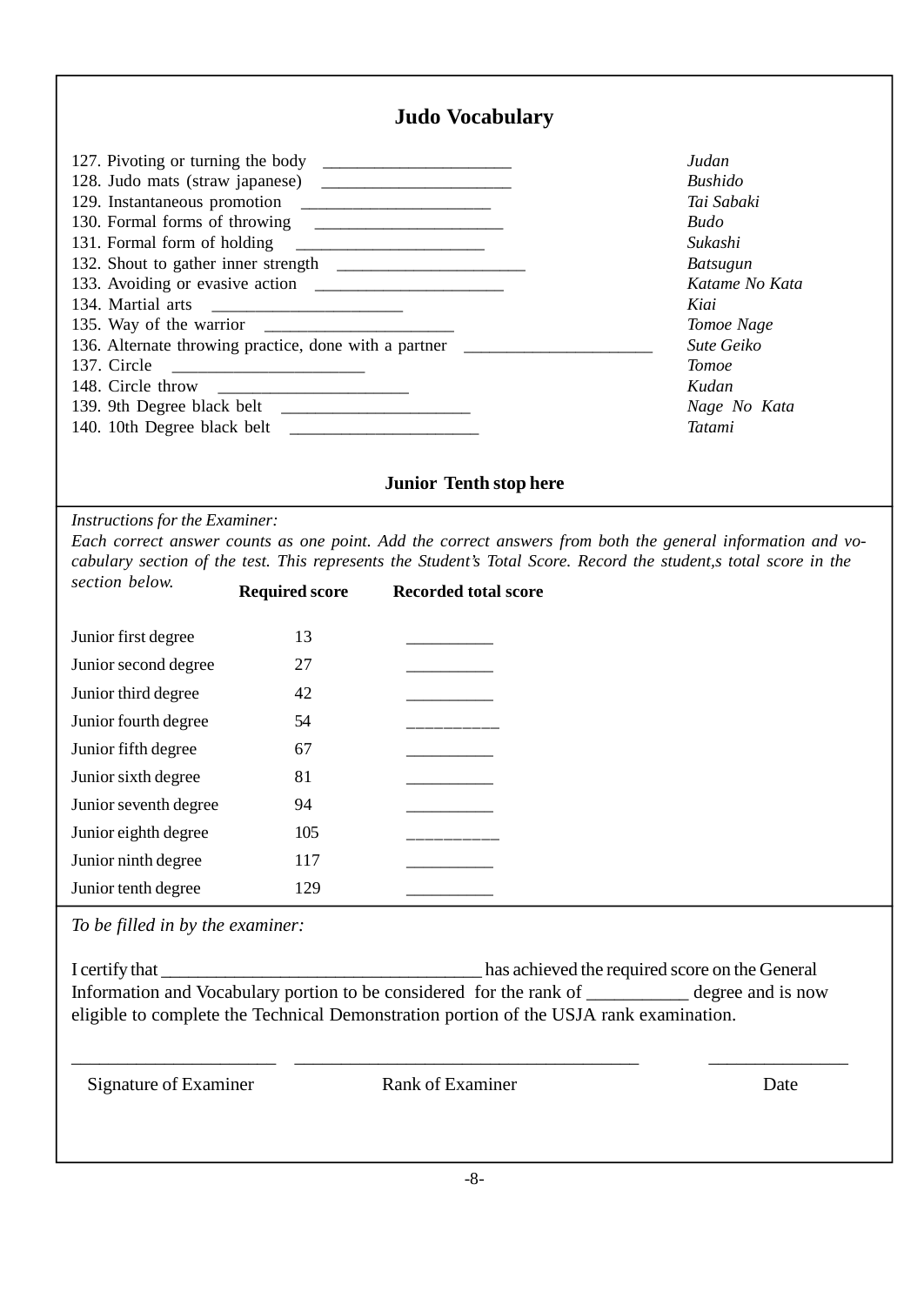|                                                                                                                                                                                                                                                                | Place a check $X$ next to the technique to be demostrated. For additional instructions see page 1.                                                                                                                                                          |
|----------------------------------------------------------------------------------------------------------------------------------------------------------------------------------------------------------------------------------------------------------------|-------------------------------------------------------------------------------------------------------------------------------------------------------------------------------------------------------------------------------------------------------------|
|                                                                                                                                                                                                                                                                | <b>Miscellaneous Skills</b><br><b>List 4-19</b>                                                                                                                                                                                                             |
|                                                                                                                                                                                                                                                                | Jr.1 Jr.2 Jr.3 Jr.4 Jr.5 Jr.6 Jr.7 Jr.8 Jr.9 Jr.10                                                                                                                                                                                                          |
| 8<br>12<br>10                                                                                                                                                                                                                                                  | 14<br>16<br>16<br>16<br>16<br>16<br>16                                                                                                                                                                                                                      |
| Ukemi<br>Zarei - Kneeling bow<br>Ritsurei - Standing bow<br>Seiza - Sitting on knees and feet<br>Anza - Sitting crossed-legged<br>Proper tying of belt<br>Randori - Free practice<br>Proper folding of the judo gi                                             | Tsugi Ashi - Following foot walking<br>Ayumi Ashi - Normal walking<br>Round-off<br>Shizen Hontai - Basic natural posture<br>Jigo Hontai - Basic defensive posture<br>Migi/Hidari Sabaki 90° right/left turns<br>Maware 180° turns<br>Kyoshi - High kneeling |
| 2<br>3<br>1<br>Standard sleeve and lapel grip<br>High lapel grip                                                                                                                                                                                               | <b>Kumi Kata</b><br><b>Gripping Forms</b><br>List $4-7$<br>Jr.1 Jr.2 Jr.3 Jr.4 Jr.5 Jr.6 Jr.7 Jr.8 Jr.9 Jr.10<br>4<br>4<br>4<br>4<br>4<br>4<br>4<br>Over the shoulder back grip<br>Cross grip with lapel grip                                               |
| Collar grip<br>Through the armpit back grip                                                                                                                                                                                                                    | Other<br>Other                                                                                                                                                                                                                                              |
| 2<br>3<br>1<br>Drive through break against the collar grip<br>Inner sleeve grip against a high lapel grip<br>Swinging elbow break against a sleeve grip<br>Swinging arm break against a sleeve grip<br>Snap out break against low lapel grip<br>Other<br>Other | List $4-8$<br>Jr.1 Jr.2 Jr.3 Jr.4 Jr.5 Jr.6 Jr.7 Jr.8 Jr.9 Jr.10<br>$\overline{4}$<br>$\overline{4}$<br>4<br>4<br>4<br>4<br>4                                                                                                                               |
|                                                                                                                                                                                                                                                                |                                                                                                                                                                                                                                                             |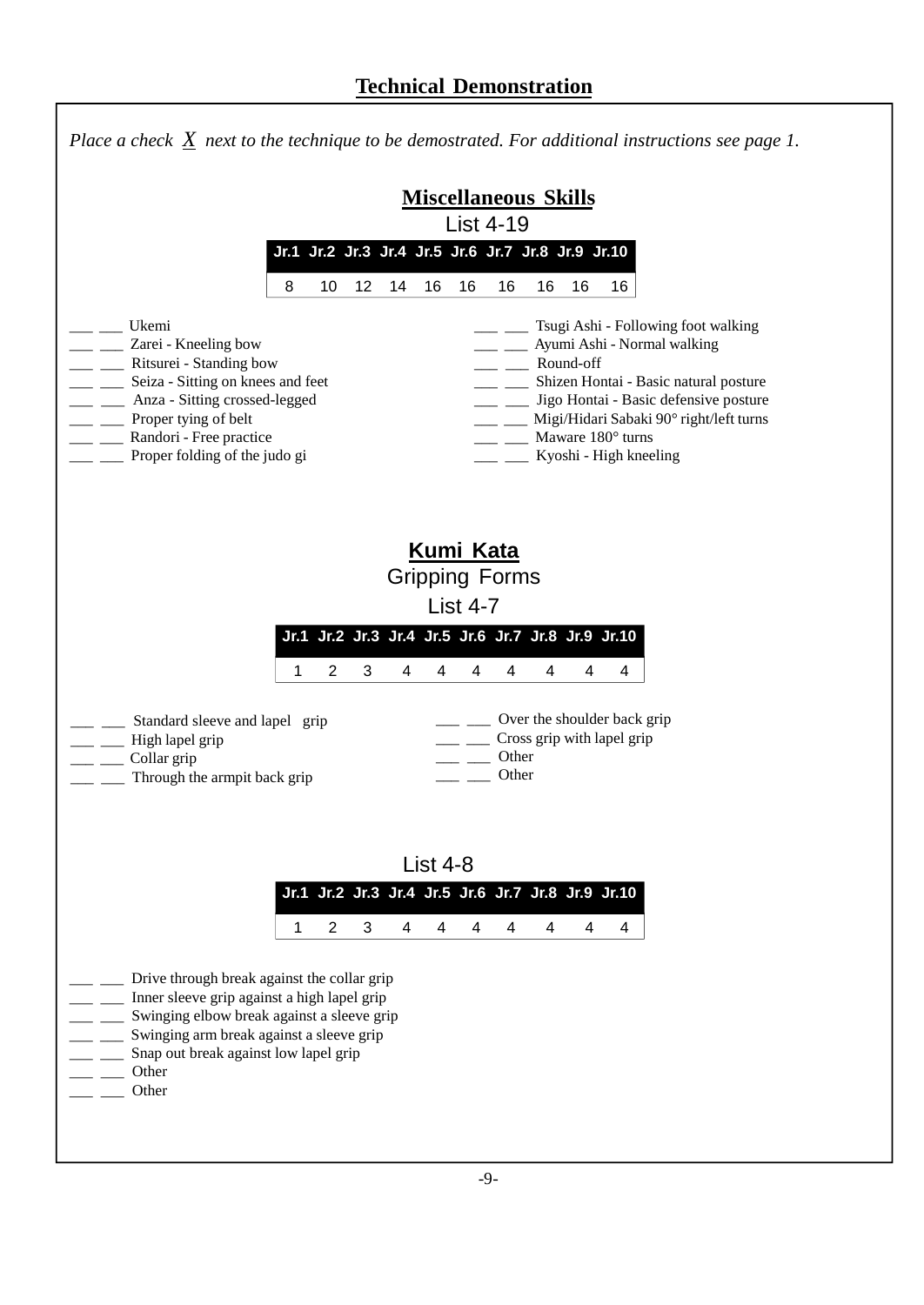# List 4-1

# **Nage Waza**

Throwing Techniques

|                           |  |  |  | Jr.1 Jr.2 Jr.3 Jr.4 Jr.5 Jr.6 Jr.7 Jr.8 Jr.9 Jr.10 |
|---------------------------|--|--|--|----------------------------------------------------|
| 2 4 6 8 10 12 14 16 18 20 |  |  |  |                                                    |
|                           |  |  |  |                                                    |

|                                   | Deashi Harai                    | Advanced foot sweep             |                                                                                                                                                                                                                                                                                                                                                                                                                       | Yoko Wakare           | Side Separation              |
|-----------------------------------|---------------------------------|---------------------------------|-----------------------------------------------------------------------------------------------------------------------------------------------------------------------------------------------------------------------------------------------------------------------------------------------------------------------------------------------------------------------------------------------------------------------|-----------------------|------------------------------|
|                                   | _ __ Hiza-guruma                | Knee wheel                      |                                                                                                                                                                                                                                                                                                                                                                                                                       | Yoko-guruma           | Side Wheel                   |
|                                   | Sasae Tsurikomi Ashi            | Supporting Foot Lift Pull throw | $\frac{1}{1-\frac{1}{1-\frac{1}{1-\frac{1}{1-\frac{1}{1-\frac{1}{1-\frac{1}{1-\frac{1}{1-\frac{1}{1-\frac{1}{1-\frac{1}{1-\frac{1}{1-\frac{1}{1-\frac{1}{1-\frac{1}{1-\frac{1}{1-\frac{1}{1-\frac{1}{1-\frac{1}{1-\frac{1}{1-\frac{1}{1-\frac{1}{1-\frac{1}{1-\frac{1}{1-\frac{1}{1-\frac{1}{1-\frac{1}{1-\frac{1}{1-\frac{1}{1-\frac{1}{1-\frac{1}{1-\frac{1}{1-\frac{1}{1-\frac{1}{1-\frac{1}{1-\frac{1}{1-\frac{1$ | Ushiro-goshi          | <b>Back Hip Throw</b>        |
| $\overline{\phantom{a}}$          | Uki-goshi                       | Floating Hip                    | $\frac{1}{1}$                                                                                                                                                                                                                                                                                                                                                                                                         | Ura Nage              | <b>Back Throw</b>            |
|                                   | $\frac{1}{\sqrt{2}}$ Osoto-gari | Large Outer Reap                | $\overline{\phantom{a}}$                                                                                                                                                                                                                                                                                                                                                                                              | Sumi Otoshi           | Corner Drop                  |
| <b>Contract Contract</b>          | Ogoshi                          | Large Hip Throw                 | $\frac{1}{2}$ and $\frac{1}{2}$                                                                                                                                                                                                                                                                                                                                                                                       | Yoko-gake             | Side Body Drop               |
|                                   | __ Ouchi-gari                   | Large Inner Reap                | $\frac{1}{1}$                                                                                                                                                                                                                                                                                                                                                                                                         | Morote-gari           | Two Hand Reap                |
|                                   | Seoi Nage                       | Shoulder Throw                  | $\overline{\phantom{a}}$                                                                                                                                                                                                                                                                                                                                                                                              | Kuchiki Taoshi        | Dead Tree Drop               |
|                                   | __ __ Kosoto-gari               | <b>Small Outer Reap</b>         | $\overline{\phantom{a}}$                                                                                                                                                                                                                                                                                                                                                                                              | Kibisu-gaeshi         | Heel Trip                    |
|                                   | __ __ Kouchi-gari               | Small Inner Reap                | $\frac{1}{2}$ and $\frac{1}{2}$                                                                                                                                                                                                                                                                                                                                                                                       | Uchi Mata Sukashi     | <b>Inner Thigh Avoidance</b> |
|                                   | ___ ___ Koshi-guruma            | Hip Wheel                       | <b>Contract Contract</b>                                                                                                                                                                                                                                                                                                                                                                                              | Dakiage               | <b>High Lift</b>             |
|                                   | _ __ Tsurikomi-goshi            | Lift-Pull Hip Throw             | $\frac{1}{2}$                                                                                                                                                                                                                                                                                                                                                                                                         | Tsubame-gaeshi        | <b>Swallow Counter</b>       |
|                                   | Okuri Ashi Harai                | Foot Sweep                      | $\frac{1}{2}$ and $\frac{1}{2}$                                                                                                                                                                                                                                                                                                                                                                                       | Osoto-gaeshi          | Major Outer Counter          |
|                                   | _ __ Tai-otoshi                 | <b>Body Drop</b>                | $\frac{1}{1}$                                                                                                                                                                                                                                                                                                                                                                                                         | Ouchi-gaeshi          | Major Inner Counter          |
| $=$ $-$                           | Harai-goshi                     | <b>Hip Sweep</b>                | <b>Contract Contract</b>                                                                                                                                                                                                                                                                                                                                                                                              | Kouchi Gaeshi         | Minor Inner Reap Counter     |
|                                   | __ __ Uchi Mata                 | Inner-thigh Throw               | $\frac{1}{1-\frac{1}{1-\frac{1}{1-\frac{1}{1-\frac{1}{1-\frac{1}{1-\frac{1}{1-\frac{1}{1-\frac{1}{1-\frac{1}{1-\frac{1}{1-\frac{1}{1-\frac{1}{1-\frac{1}{1-\frac{1}{1-\frac{1}{1-\frac{1}{1-\frac{1}{1-\frac{1}{1-\frac{1}{1-\frac{1}{1-\frac{1}{1-\frac{1}{1-\frac{1}{1-\frac{1}{1-\frac{1}{1-\frac{1}{1-\frac{1}{1-\frac{1}{1-\frac{1}{1-\frac{1}{1-\frac{1}{1-\frac{1}{1-\frac{1}{1-\frac{1}{1-\frac{1}{1-\frac{1$ | Hane-goshi-gaeshi     | Springing Hip Counter        |
|                                   | __ ___ Kosoto-gake              | Small Outer Hook                | $\frac{1}{1}$                                                                                                                                                                                                                                                                                                                                                                                                         | Harai-goshi-gaeshi    | Sweeping Hip Counter         |
|                                   | $\frac{1}{2}$ Tsuri-goshi       | Lifting Hip Throw               |                                                                                                                                                                                                                                                                                                                                                                                                                       | Uchi Mata-gaeshi      | <b>Inner Thigh Counter</b>   |
|                                   | - Yoko Otoshi                   | Side Drop                       | $\overline{\phantom{a}}$                                                                                                                                                                                                                                                                                                                                                                                              | Kani-basami           | <b>Crab Scissors</b>         |
|                                   | __ __ Ashi-guruma               | Leg Wheel                       | $\frac{1}{1-\frac{1}{1-\frac{1}{1-\frac{1}{1-\frac{1}{1-\frac{1}{1-\frac{1}{1-\frac{1}{1-\frac{1}{1-\frac{1}{1-\frac{1}{1-\frac{1}{1-\frac{1}{1-\frac{1}{1-\frac{1}{1-\frac{1}{1-\frac{1}{1-\frac{1}{1-\frac{1}{1-\frac{1}{1-\frac{1}{1-\frac{1}{1-\frac{1}{1-\frac{1}{1-\frac{1}{1-\frac{1}{1-\frac{1}{1-\frac{1}{1-\frac{1}{1-\frac{1}{1-\frac{1}{1-\frac{1}{1-\frac{1}{1-\frac{1}{1-\frac{1}{1-\frac{1}{1-\frac{1$ | Kawazu-gake           | One Leg Entanglement         |
|                                   | __ ___ Hane-goshi               | <b>Hip Spring</b>               | <u>and the sta</u>                                                                                                                                                                                                                                                                                                                                                                                                    | Osoto Makikomi        | Major Outer Wrap Around      |
|                                   | Harai Tsurikomi Ashi            | Lift-Pull Foot Sweep            | $\frac{1}{2}$ and $\frac{1}{2}$                                                                                                                                                                                                                                                                                                                                                                                       | Uchi Mata Makikomi    | Inner Thigh Wrap Around      |
|                                   | ____ Tomoe Nage                 | Circular Throw                  | $\frac{1}{2}$ and $\frac{1}{2}$                                                                                                                                                                                                                                                                                                                                                                                       | Harai Makikomi        | Sweeping Wrap Around         |
| $\overline{a}$ and $\overline{a}$ | Kata-guruma                     | Shoulder Wheel                  | $\frac{1}{2}$ and $\frac{1}{2}$                                                                                                                                                                                                                                                                                                                                                                                       | Sode Tsuri-komi-goshi | Sleeve Lift Pull Hip Throw   |
| $\frac{1}{2}$ and $\frac{1}{2}$   | Sumi-gaeshi                     | Corner Throw                    | $\frac{1}{2}$                                                                                                                                                                                                                                                                                                                                                                                                         | Ippon Seoi Nage       | One Arm Shoulder Throw       |
|                                   | _ _ Tani Otoshi                 | <b>Valley Drop</b>              | $\overline{\phantom{a}}$                                                                                                                                                                                                                                                                                                                                                                                              | Obi Otoshi            | <b>Belt Drop</b>             |
|                                   | __ ___ Hane Makikomi            | Springing Wrap Around Throw     |                                                                                                                                                                                                                                                                                                                                                                                                                       | ___ __ Daki Wakare    | <b>High Separation</b>       |
|                                   | Sukuinage                       | Scooping Throw                  | $\sim$                                                                                                                                                                                                                                                                                                                                                                                                                | Hikikomi Gaeshi       | <b>Back Fall Reversal</b>    |
|                                   | Utsuri Goshi                    | <b>Hip Shift</b>                | $\overline{\phantom{a}}$                                                                                                                                                                                                                                                                                                                                                                                              | Osoto Otoshi          | Major Outer Drop             |
| $=$ $=$                           | Oguruma                         | Large Wheel                     | $\overline{\phantom{a}}$                                                                                                                                                                                                                                                                                                                                                                                              | Tawara Gaeshi         | Rice Bag Reversal            |
|                                   | Soto Makikomi                   | Outer Wrap Around Throw         | $\frac{1}{1}$                                                                                                                                                                                                                                                                                                                                                                                                         | Uchi Makikomi         | Inner Wrap Around            |
| $\frac{1}{2}$                     | Uki Otoshi                      | <b>Floating Drop</b>            | $\overline{\phantom{a}}$                                                                                                                                                                                                                                                                                                                                                                                              | Seoi Otoshi           | Shoulder Drop                |
|                                   | Osoto-guruma                    | Large Outer Wheel               |                                                                                                                                                                                                                                                                                                                                                                                                                       | Yama Arashi           | <b>Mountain Storm</b>        |
|                                   | Uki Waza                        | <b>Floating Throw</b>           |                                                                                                                                                                                                                                                                                                                                                                                                                       |                       |                              |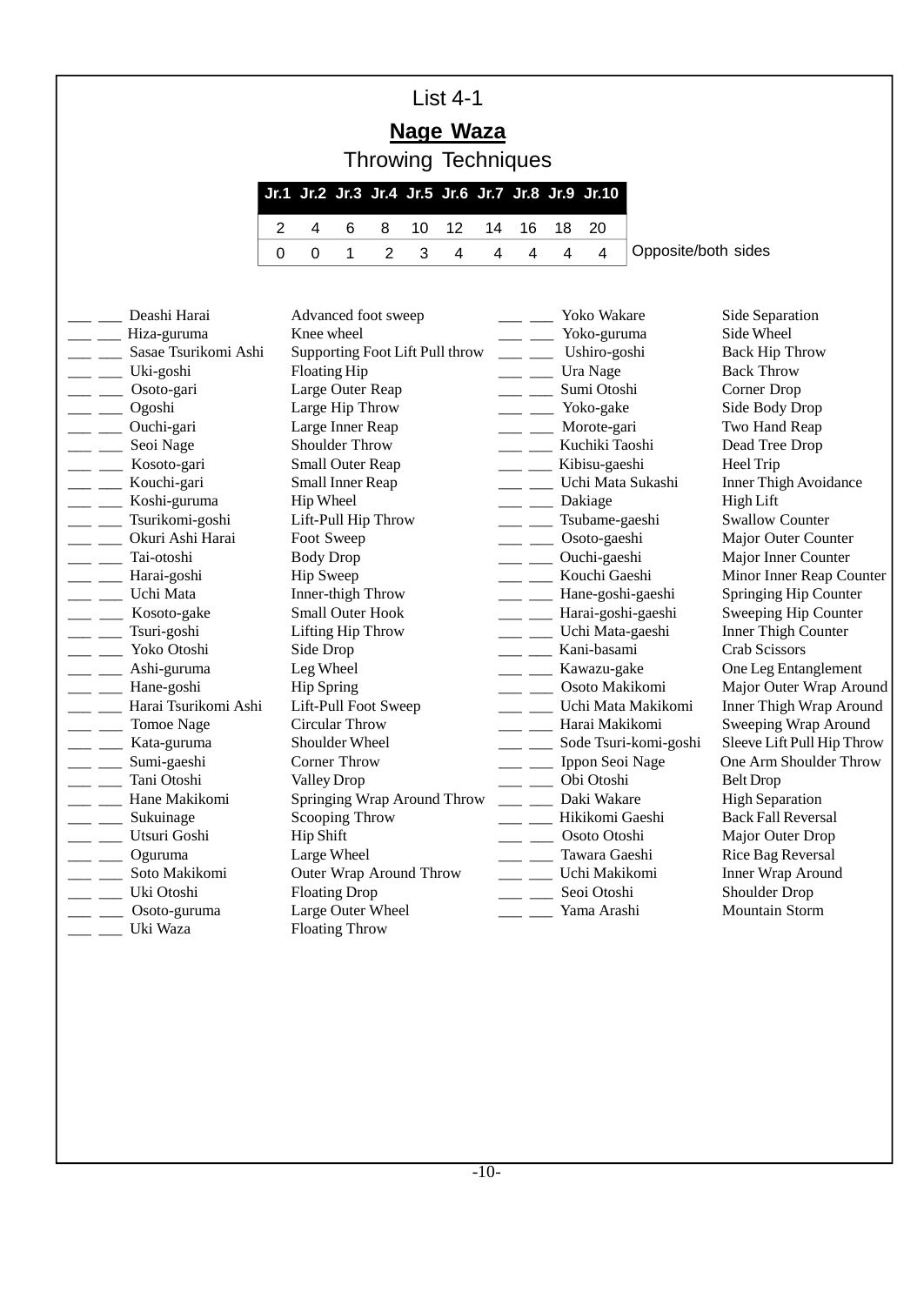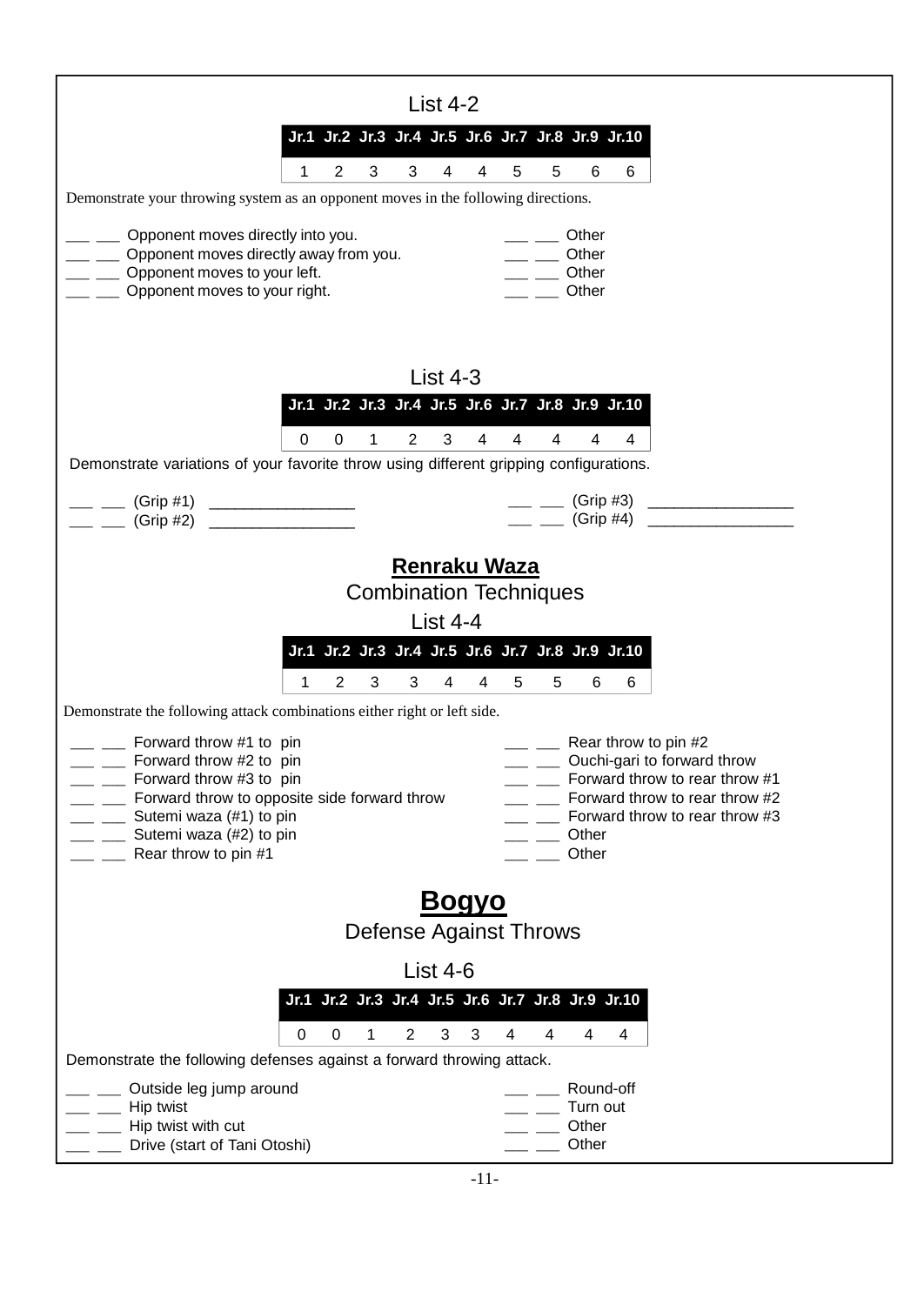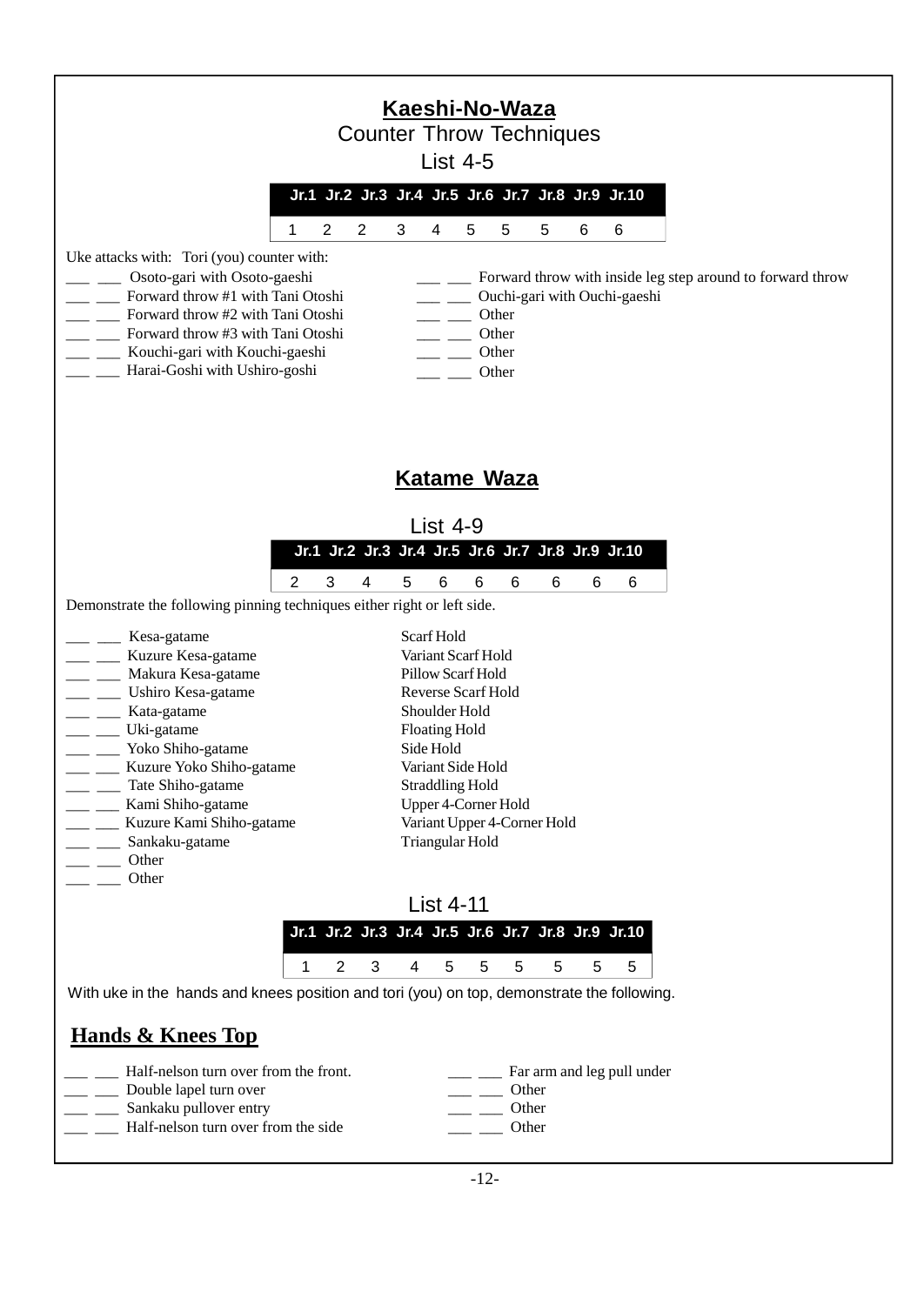



With uke in the bottom guard position and tori (you) in the top position, demonstrate the following.

### **Legs Around Top**

- *\_\_\_ \_\_\_* Knee in entry, back leg
- *\_\_\_ \_\_\_* Swinging leg entry
- *\_\_\_ \_\_\_* Sleeve pull around
- *\_\_\_ \_\_\_* Ankle trap, knee over
- *\_\_\_ \_\_\_* Cross leg ankle trap
- *\_\_\_ \_\_\_* Pants leg pull to Ushiro Kesa-gatame
- *\_\_\_ \_\_\_* Other
- *\_\_\_ \_\_\_* Other

### List 4-12

|                     |  |  |  |  | Jr.1 Jr.2 Jr.3 Jr.4 Jr.5 Jr.6 Jr.7 Jr.8 Jr.9 Jr.10 |
|---------------------|--|--|--|--|----------------------------------------------------|
| 0 0 1 2 3 4 4 4 4 4 |  |  |  |  |                                                    |

With tori (you) in the hands and knees position and uke on top, demonstrate the following.

# **Hands & Knees Bottom**

- \_\_\_ \_\_\_ Cradle with left heel trap (opposite side heel trap)
	- \_\_\_ \_\_\_ Maki Komi from head attack and arm in armpit attack
- Leg Hook or Seoi nage from back against
- dojime and choke attacks
- \_\_\_ \_\_\_ Maki Komi to Ushiro Kesa-gatame
- from side and opposite armpit attacks
- \_\_\_ \_\_\_ Other
- $\overline{\phantom{a}}$   $\overline{\phantom{a}}$  Other

### List 4-14

|  |  |  |  | Jr.1 Jr.2 Jr.3 Jr.4 Jr.5 Jr.6 Jr.7 Jr.8 Jr.9 Jr.10 |
|--|--|--|--|----------------------------------------------------|
|  |  |  |  | 0 0 0 1 2 3 4 4 4 4                                |
|  |  |  |  |                                                    |

With tori (you) in the guard position and uke on top, demonstrate the following.

# **Legs Around Bottom**

- <sub>\_\_\_</sub> \_\_\_ Sankaku-jime entry
- \_ \_ \_ Turn over to Tate Shiho-gatame
- \_\_\_ \_\_\_ Sumi-gaeshi with knee push
- \_ \_ \_ Cross Choke w/head under arm
- \_\_ \_\_\_ Cross Choke w/back grab
- $\overline{\phantom{a}}$   $\overline{\phantom{a}}$  Other
- $\overline{\phantom{a}}$   $\overline{\phantom{a}}$  Other
- $\overline{\phantom{a}}$   $\overline{\phantom{a}}$  Other